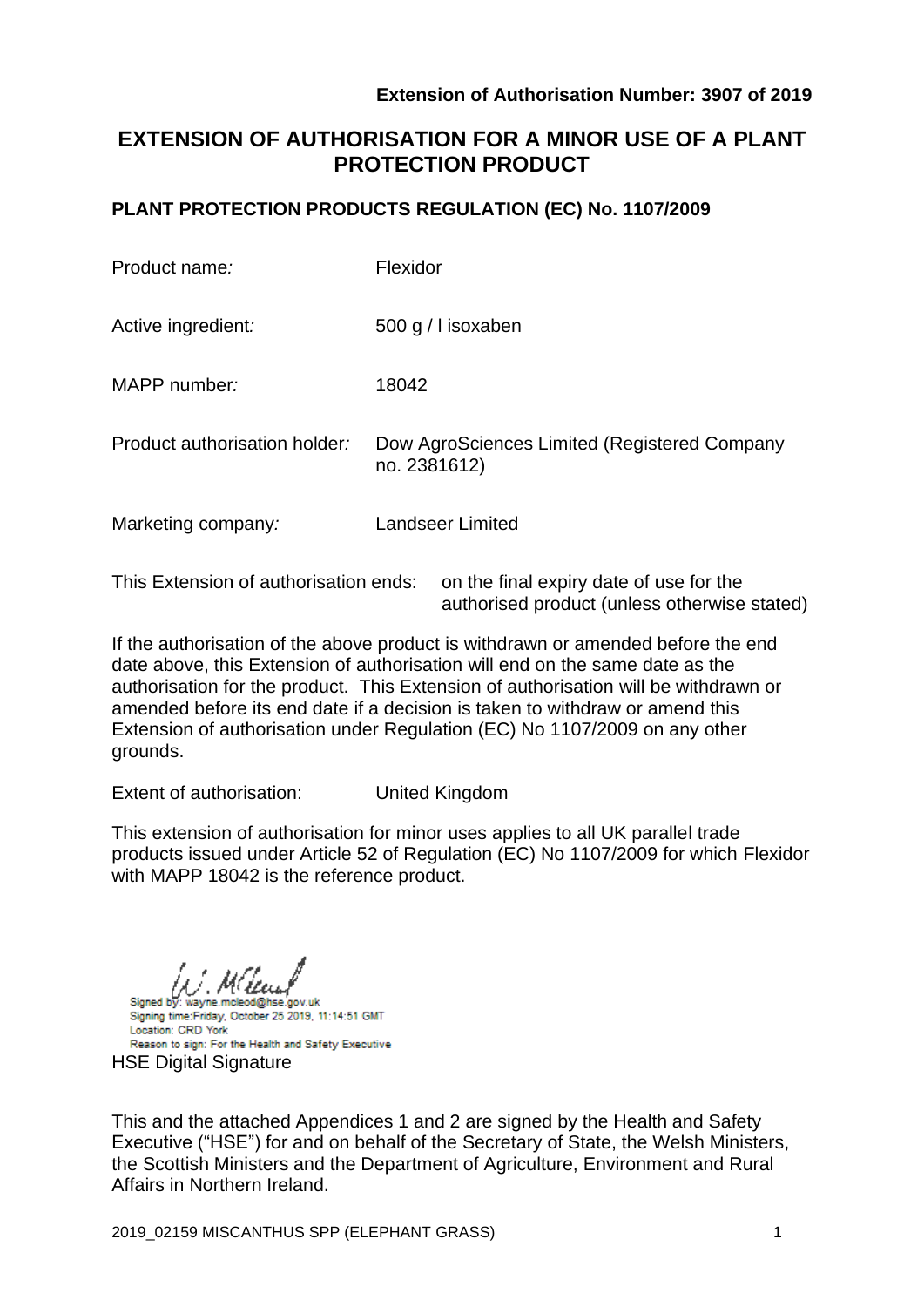Date of issue: 24 October 2019

## **EXPLANATORY NOTES**

- 1. This is Extension of authorisation number 3907 of 2019.
- 2. This Extension of authorisation will be published on the website of the Chemicals Regulation Division of the HSE.
- 3. Application reference number: COP 2019/02159
- 4. Persons using the product to which this Extension of authorisation applies should acquaint themselves with and observe all requirements contained in the Regulation (EC) No 1107/2009, including the duty on the holder of any Extension of authorisation to notify information on potentially dangerous effects, a contravention of which is a criminal offence under those Regulations.
- 5. Neither the efficacy nor the phytotoxicity of the product for which this Extension of authorisation has been granted has been assessed and, as such, the user bears the risk in respect of failures concerning its efficacy and phytotoxicity.

## **ADVISORY INFORMATION**

This Extension of Authorisation relates to the use of 'Flexidor' (M18042) on Miscanthus spp (Elephant grass (outdoor)) for the control of charlock (Sinapis arvensis), Common chickweed (Stellaria media), Common field speedwell (Veronica persica), common fumitory, hemp-nettle, Common Poppy (Papaver rhoeas), corn marigold, Fat Hen (Chenopodium album), Field forget-me-not, field pansy (Viola arvensis), speedwell, Knotgrass (Polygonum aviculare), parsley piert, Red dead nettle (Lamium purpureum), Redshank (Persicaria maculosa), mayweed, Small Nettle (Urtica urens), Shepherds purse (Capsella bursa-pastoris), Wild Radish (Raphanus raphanistrum), Volunteer rape which was formerly authorised under the Long Term Arrangements for Extension of Use. This notice sets out the full conditions of the agreed extrapolation.

IMPORTANT: When applying this product under the terms of this Extension of Use Notice, comply with any resistance guidance or restrictions stated on the product label.

Total reliance on one pesticide will hasten the development of resistance. Pesticides of different chemical types or alternative control measures should be included in the planned programme. Alternating with different modes of action is a recognised antiresistance strategy.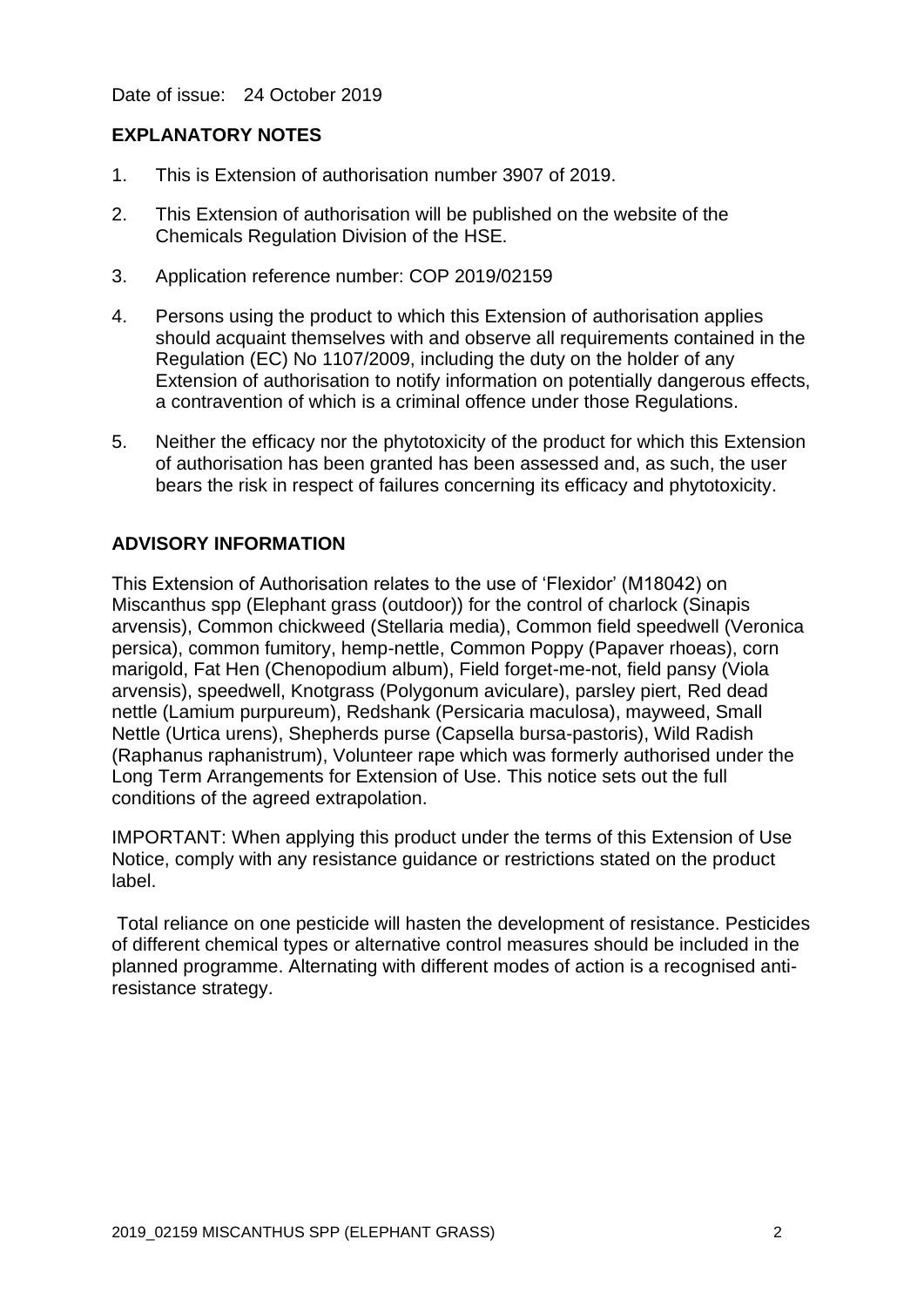## **APPENDIX 1: CONDITIONS OF EXTENSION OF AUTHORISATION**

The conditions below are obligatory. They must be complied with when the Extension of authorisation occurs. Failure to comply with the following conditions will result in the withdrawal or amendment of the Extension of authorisation under Regulation (EC) No 1107/2009 and may result in other enforcement action, including prosecution. For the purposes of this Extension of authorisation only, the conditions and/or requirements shown below supersede any corresponding conditions and/or requirements set out on the label or otherwise provided for under the product authorisation **which would otherwise apply**.

| Field of use:                                 | <b>ONLY AS A HERBICIDE</b>                              |                        |                                                   |                                                |  |
|-----------------------------------------------|---------------------------------------------------------|------------------------|---------------------------------------------------|------------------------------------------------|--|
| User:                                         | Professional                                            |                        |                                                   |                                                |  |
| Crops/situations:                             | Maximum<br>individual dose:<br>(litres product /<br>ha) | Maximum total<br>dose: | Maximum<br>number of<br>treatments: (per<br>year) | Latest time of<br>application                  |  |
| Outdoor<br>miscanthus spp<br>(elephant grass) | 0.2 (see 'Other<br><b>Specific</b><br>Restrictions 2')  | $\blacksquare$         | 1                                                 | See 'Other<br><b>Specific</b><br>Restrictions' |  |

Operator Protection:

- (1) Engineering control of operator exposure must be used where reasonably practicable in addition to the following personal protective equipment:
	- (a) Operators must wear suitable protective gloves when handling the concentrate or handling contaminated surfaces.
	- (b) Operators must wear suitable protective clothing (coveralls) and suitable protective gloves when applying by hand-held equipment.
- (2) However, engineering controls may replace personal protective equipment if a COSHH assessment shows that they provide an equal or higher standard of protection.

Other specific restrictions:

(1) This product must only be applied in accordance with the terms of this extension of authorisation, the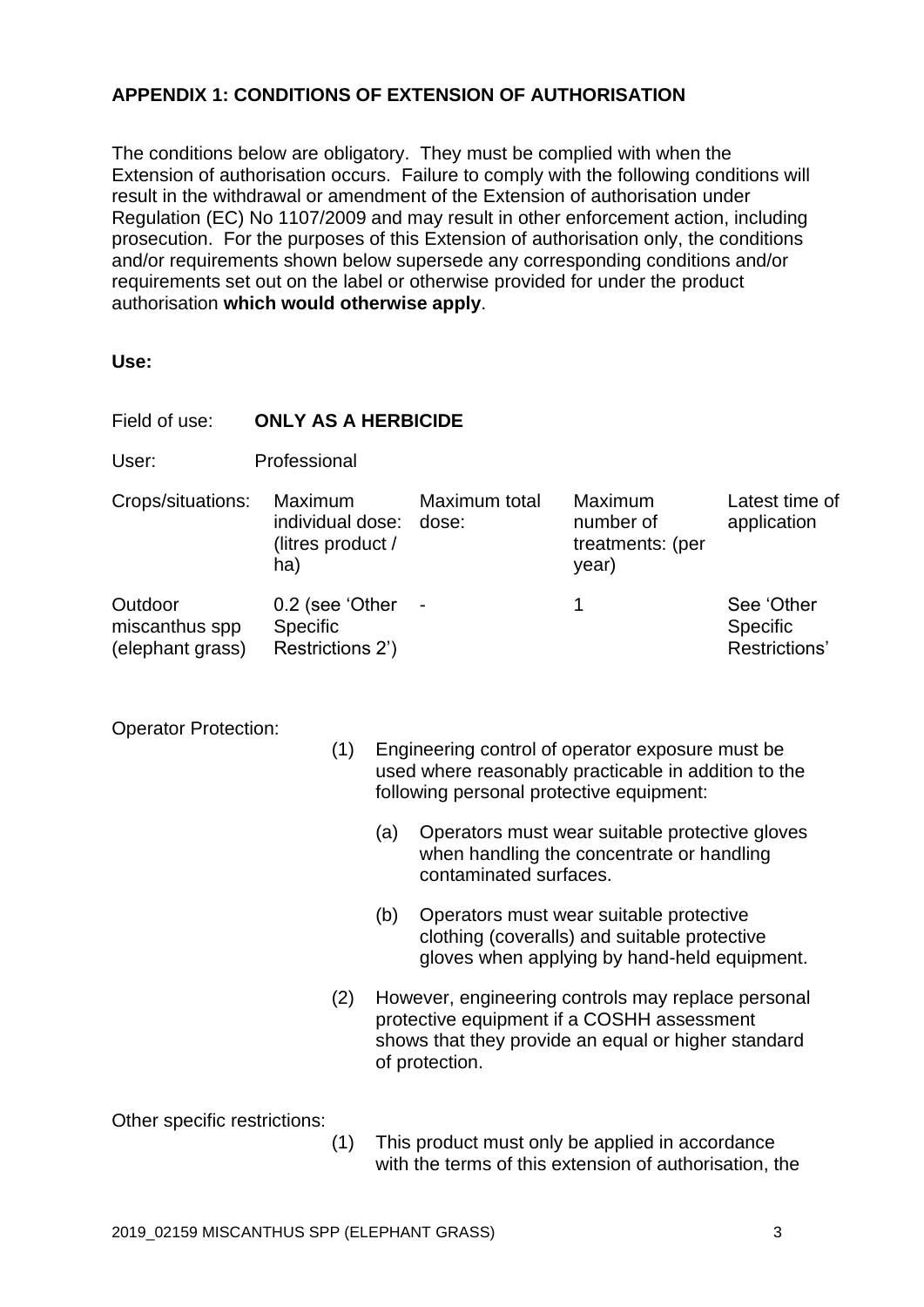product label and/or leaflet and any additional guidance on extensions of authorisation.

- (2) Application must only be made during the dormant period of the crop.
- (3) The seed or any part of treated plants must not be used for human or animal food or feed.